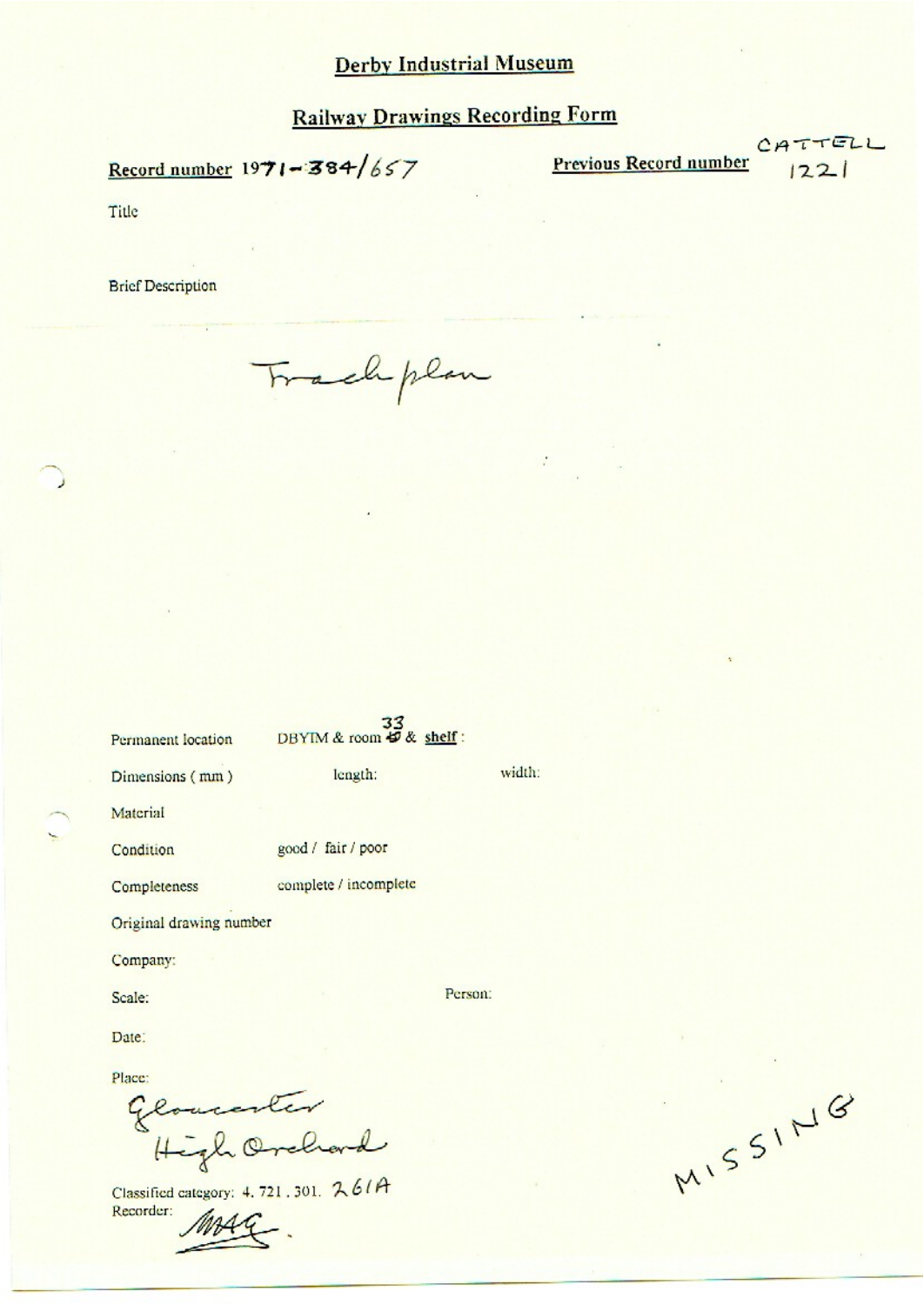Record number  $1971 - 384/658$ 

**Previous Record number** 

CATTELL  $1222$ 

Title

**Brief Description** 

Railway tracks in dades.

| Permanent location      | DBYIM & room $\overline{\ast}$ & shelf: |         |        |
|-------------------------|-----------------------------------------|---------|--------|
| Dimensions (mm)         | length:                                 |         | width: |
| Material                |                                         |         |        |
| Condition               | good / fair / poor                      |         |        |
| Completeness            | complete / incomplete                   |         |        |
| Original drawing number |                                         |         |        |
| Company:                |                                         |         |        |
| Scale: $1'' = 1 CHAIN$  |                                         | Person: |        |
| Date:                   |                                         |         |        |
| Place:<br>Gloucenter    |                                         |         |        |

Classified category: 4, 721, 301.  $261A/B$ Recorder:

MISSING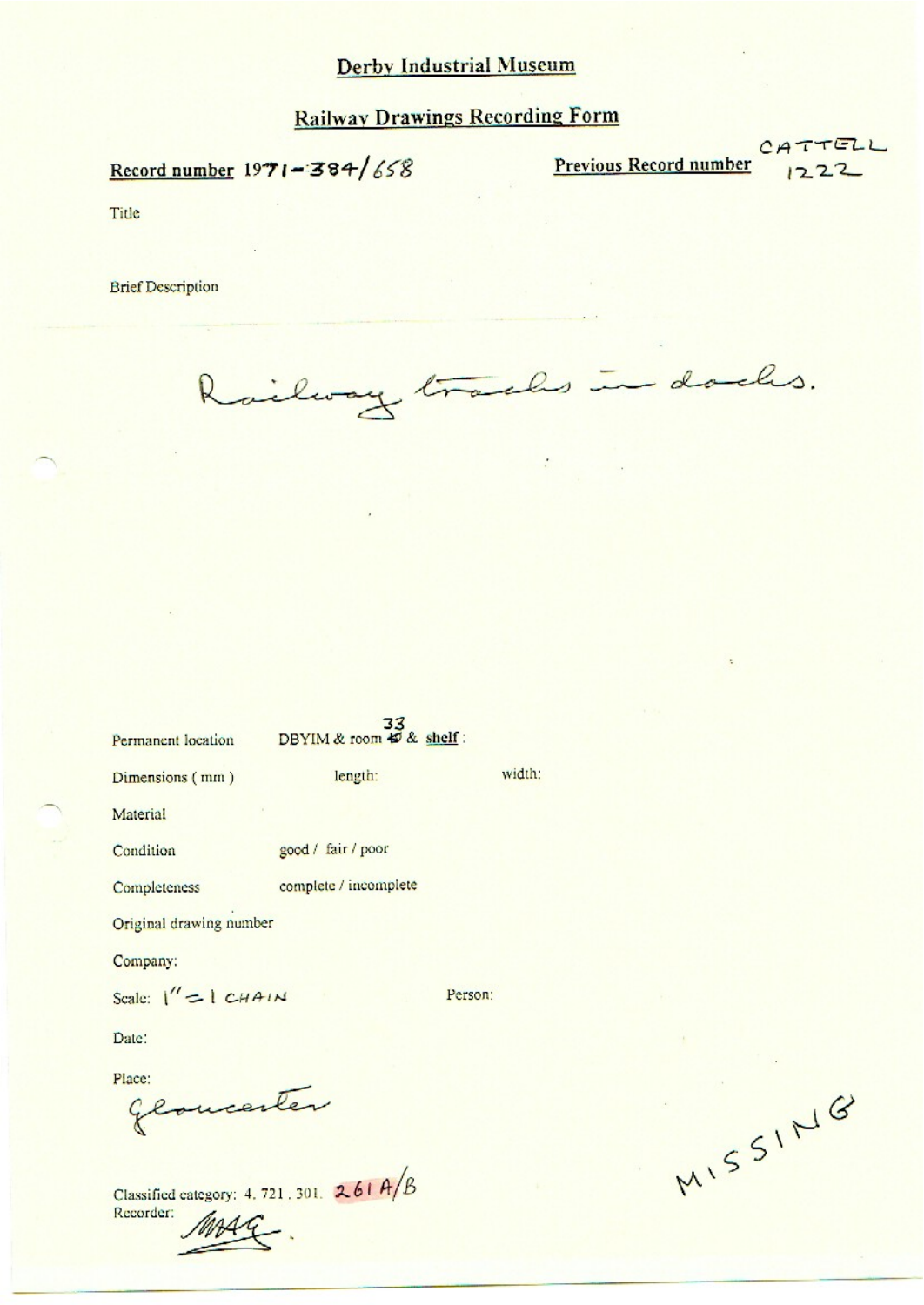# **Railway Drawings Recording Form**

Record number  $1971 - 384 / 659$ 

Previous Record number

CATTELL  $1223$ 

Title

**Brief Description** 

R ilway tracks in docks

| Permanent location                                        | 33<br>DBYIM & room # & shelf: |         |        |
|-----------------------------------------------------------|-------------------------------|---------|--------|
| Dimensions (mm)                                           | length:                       |         | width: |
| Material                                                  |                               |         |        |
| Condition                                                 | good / fair / poor            |         |        |
| Completeness                                              | complete / incomplete         |         |        |
| Original drawing number                                   |                               |         |        |
| Company:                                                  |                               |         |        |
| Scale: $\ $ = $\ $ $\subset$ $\ $ $\sim$ $\ $ $\sim$ $\ $ |                               | Person: |        |
| Date:                                                     |                               |         |        |
| Place:                                                    |                               |         |        |
|                                                           |                               |         |        |

Classified category: 4. 721. 301. 261 A, 261 B Recorder:

MISSING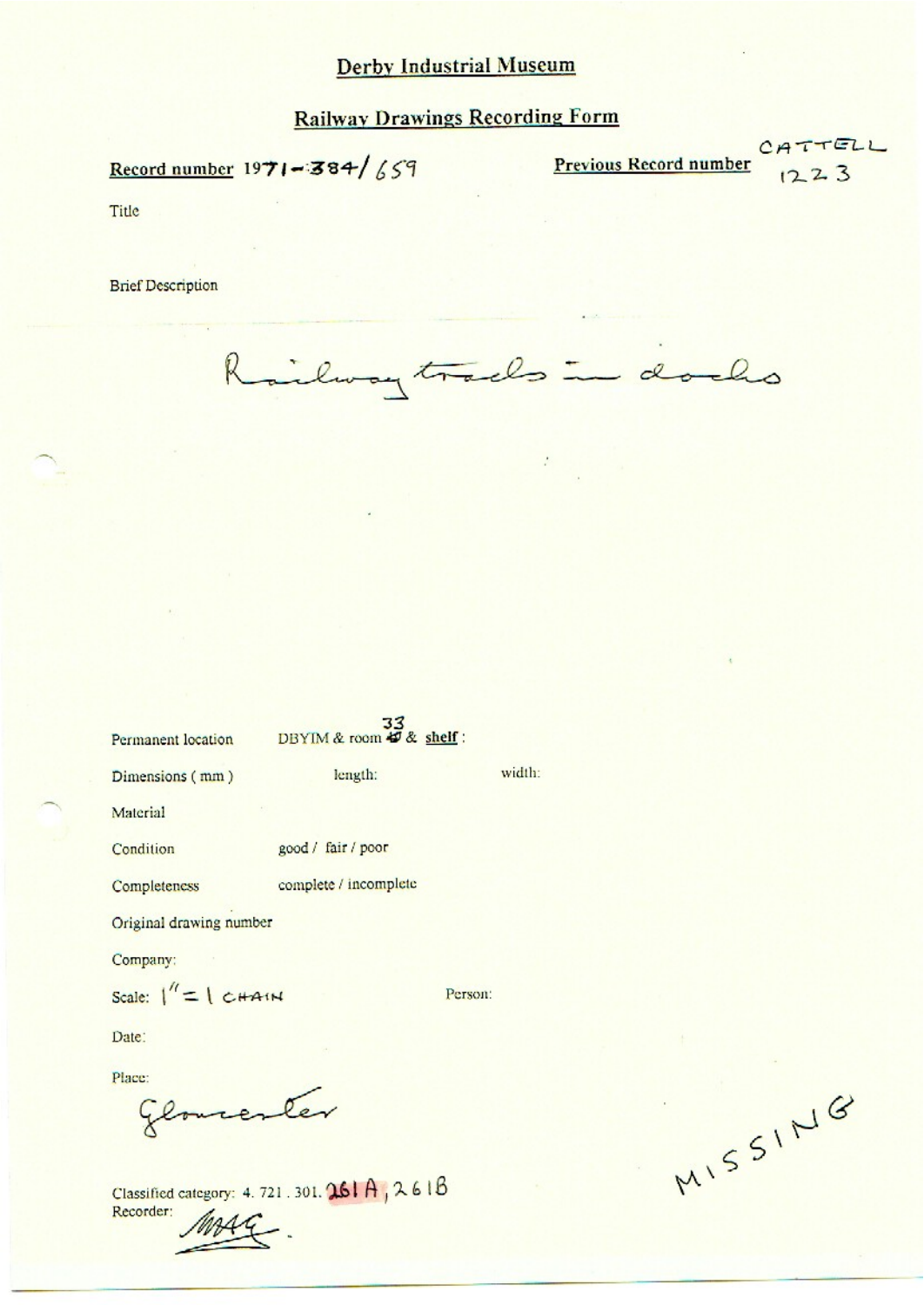# Railway Drawings Recording Form

 $Record number 1971 - 384/660$ 

Previous Record number  $\begin{array}{c} |224 \end{array}$ 

 $CATTELL$ 

Title

**Brief Description** 

Railway tracks in dacks

| Permanent location | DBYIM & room $\frac{33}{6}$ shelf: |        |
|--------------------|------------------------------------|--------|
| Dimensions (mm)    | length:                            | width: |
| Material           |                                    |        |
| Condition          | good / fair / poor                 |        |
| Completeness       | complete / incomplete              |        |

Original drawing number

Company:

Seal: 1" = ( u+~r+»< Pusan

Date:

Place:

Glovester

Classified category: 4. 721. 301.  $26$  |A, 2. 61 B Recorder:

 $551^\circ$  $\overline{\phantom{0}}$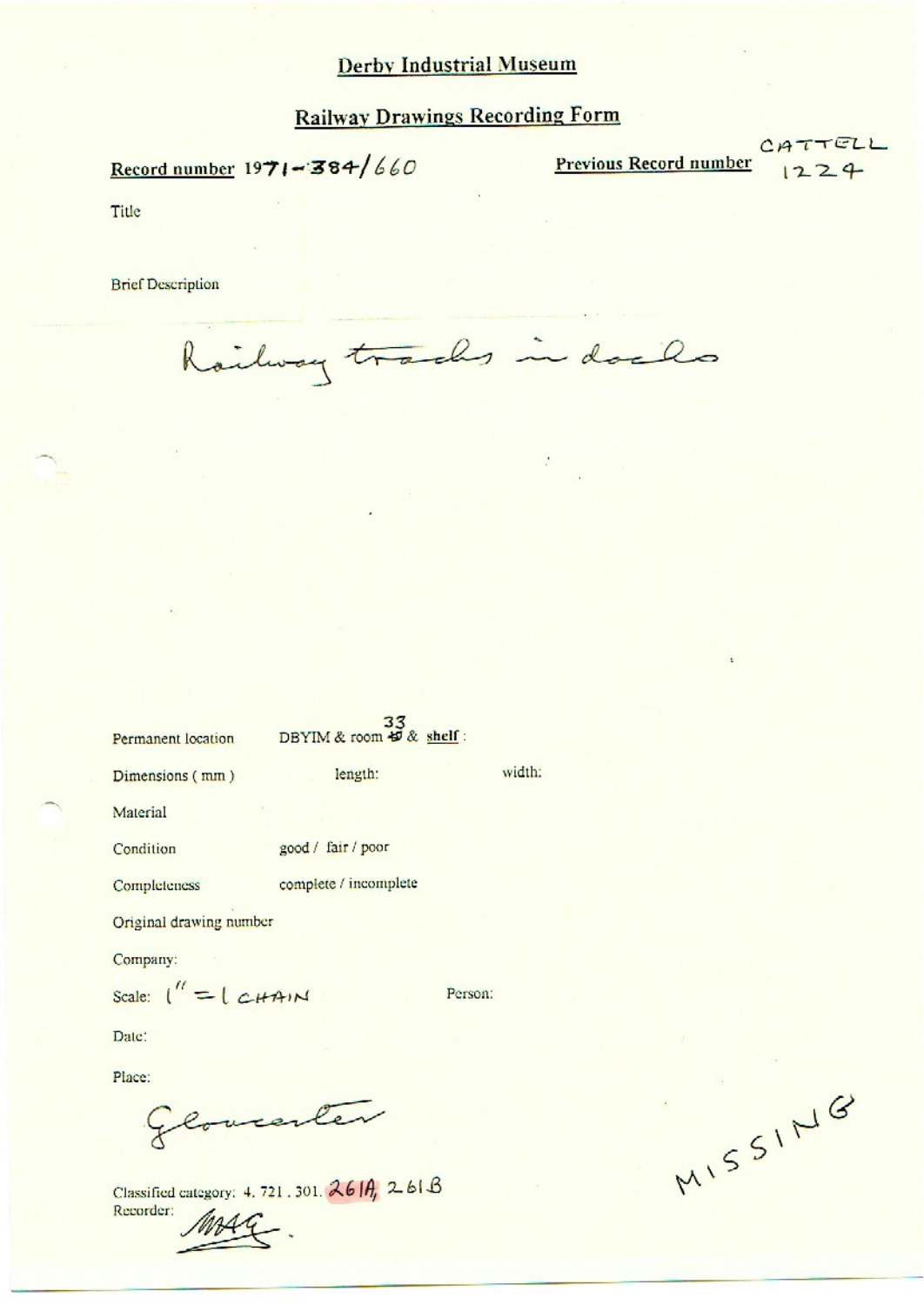# **Railway Drawings Recording Form**

Record number  $1971 - 384/702$ 

Previous Record number CATTELL

 $1488$ 

Title

**Brief Description** 

Plan of tracks & land in

| Permanent location        | $\frac{33}{\text{DBYIM} \& \text{room} \& \& \text{ shelf}:}$ |         |
|---------------------------|---------------------------------------------------------------|---------|
| Dimensions (mm)           | length:                                                       | width:  |
| Material                  |                                                               |         |
| Condition                 | good / fair / poor                                            |         |
| Completeness              | complete / incomplete                                         |         |
| Original drawing number   |                                                               |         |
| Company:                  |                                                               |         |
| Scale: $\binom{n}{2}$ crt |                                                               | Person: |
| Date:                     |                                                               |         |
| Place:                    |                                                               |         |
| Glovesneer                |                                                               |         |

Classified category: 4.721.301. 237/261AB

MISSING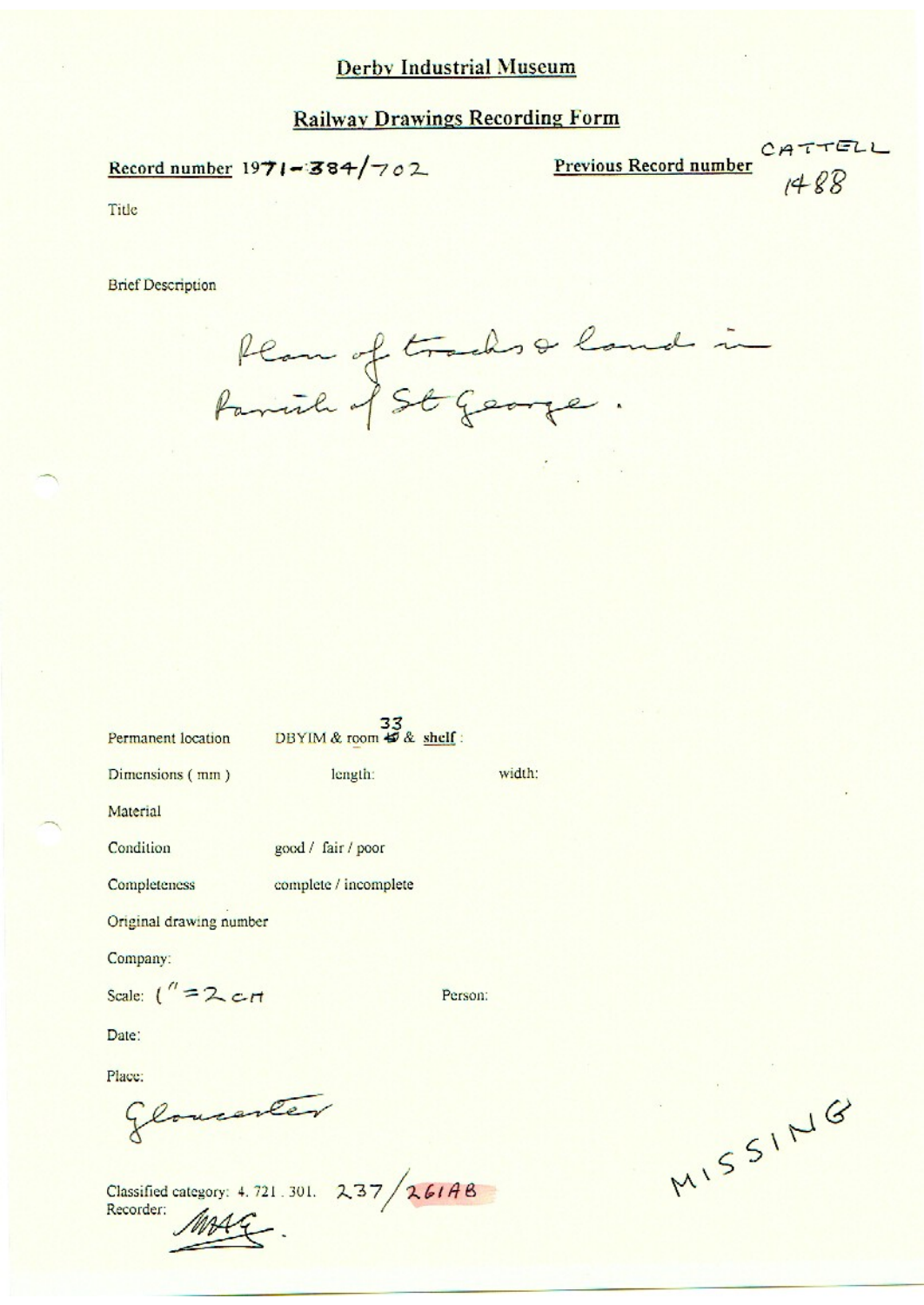$$
\underline{\text{Record number}} 1971 - 384 / 417.4
$$

Title

DBYIM & room  $49$  & shelf:  $116$ Permanent location length:  $1580$  width:  $550$ Dimensions (mm) Paper on folime Material Condition good / Lait / poor\_ Completeness complete / incomplete -Original drawing number Company: Scale:  $\int_{0}^{t}$  = 1 cHAIN े ७ Person: Date: March 1881 Place:

Glomenter

Classified category: 4, 721, 301,  $255\leq$ ,  $237$ ,  $00$ ,  $261A$ Recorder:  $1601/22/11/2002$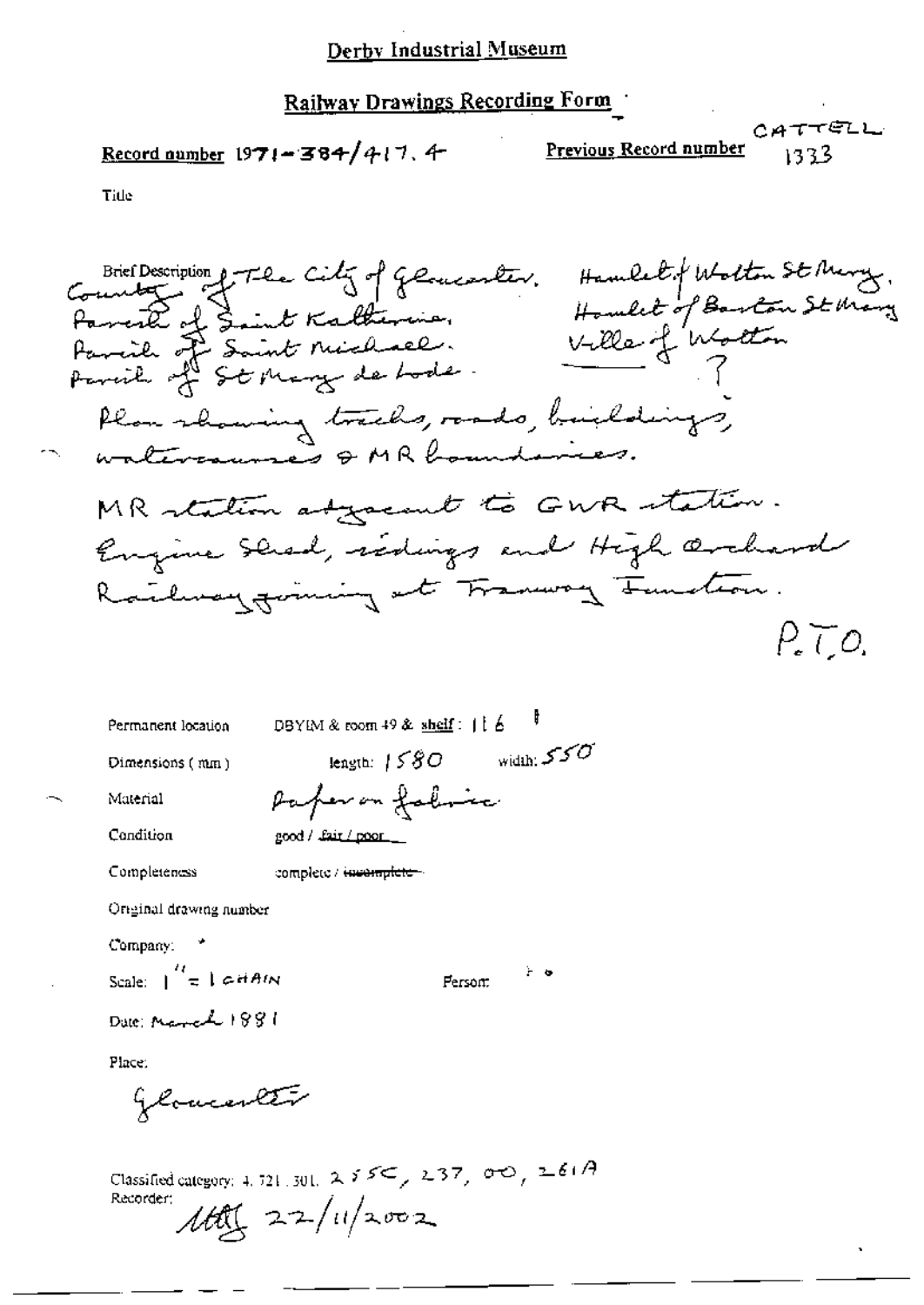#### **Railway Drawings Recording Form**

## <u>Record number</u>  $1971 - 384/417.5$

Recorder: 116kg 22/11/2002

CATTELL Previous Record number  $133$ 

Title

ą

Brief Description County of the City of Glomenter. South Hambet Extra Parocheal. Pariah of St Michael. Panish of St Mary de Lode. Howlet of Barton St Michael. Homelet's hongford St Many Handel of Barton St Many. Plan-chaming tracks, roads, buildings, Includes Danthony Abbey rims, Glomaster & Berkeley Canal, The Spa Grounds, The Park. High<br>Gloucenter & Stonelaure Roulway with Orchard Railway to Goods tand became  $P\tau$ Permanent location DBYIM & room 49 & shelf:  $116$ width: SSO tength: /  $\mathcal{L}OO$ Dimensions (mm) Paperon folic Material Condition good / fair + pour Completeness complete / immomplete Original drawing number  $S H \to \pi^-$  6. Company: Scale:  $\int_{0}^{H}$  = 1  $\epsilon$  +  $\epsilon$  +  $\gamma$  +  $\gamma$ Person: 1881 Date: Place: Gloricanter Classified category: 4, 721, 301,  $2.55C$ ,  $2.61A$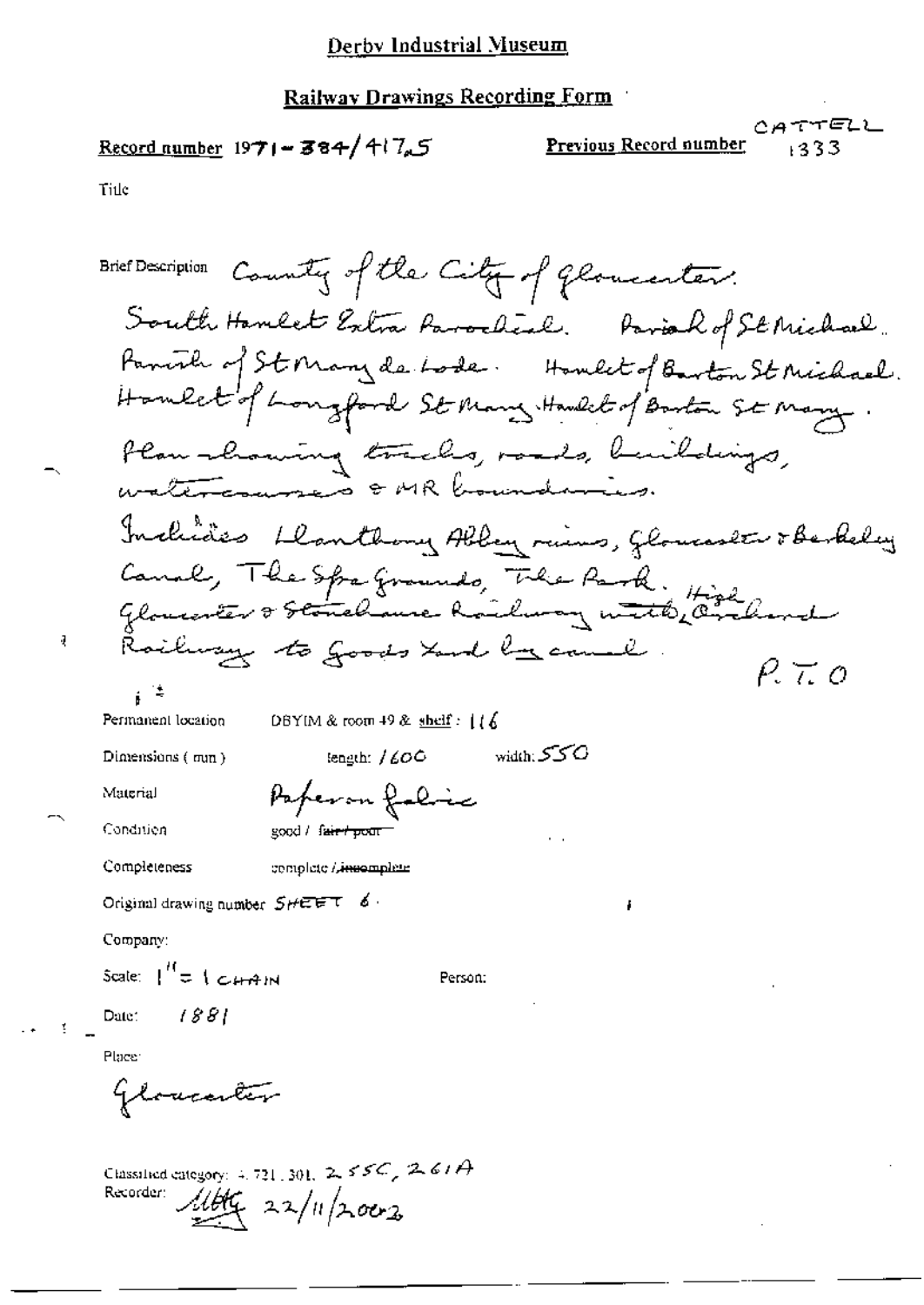CATTELL Record number  $1971 - 384/515.1$ Previous Record number  $(29)$ MIDLAND RAILWAY Title  $GKO'STER$ PROPOSED SIDINGS TO BARLEY SHED **Brief Description** Plan of part of sidings by Glowenter and bendley Canal showing existing tracks and proposed new tracks to MR warehouse, infinite. Could \$600

| Dimensions (mm)                    | length: $470$                   | width: $360$         |
|------------------------------------|---------------------------------|----------------------|
| Material                           | Tracing poper                   |                      |
| Condition                          | good / <del>fair / po</del> or∼ |                      |
| Completeness                       | complete / incomplete           |                      |
| Original drawing number            |                                 |                      |
| Company: MR                        |                                 |                      |
| Scale: $1^{n}$ = 80 FEET           | Person:                         | Way & Works Comm Min |
| Date: $\tau_{\text{mely}}$ 2, 1870 |                                 |                      |
| Place:                             |                                 |                      |
| Gloucenter                         |                                 |                      |

DBYIM & room 49 & shelf:  $118$ 

Classified category: 4, 721, 301, 2, 61H Recorder:

 $100 \times 25/9/2003$ 

Permanent location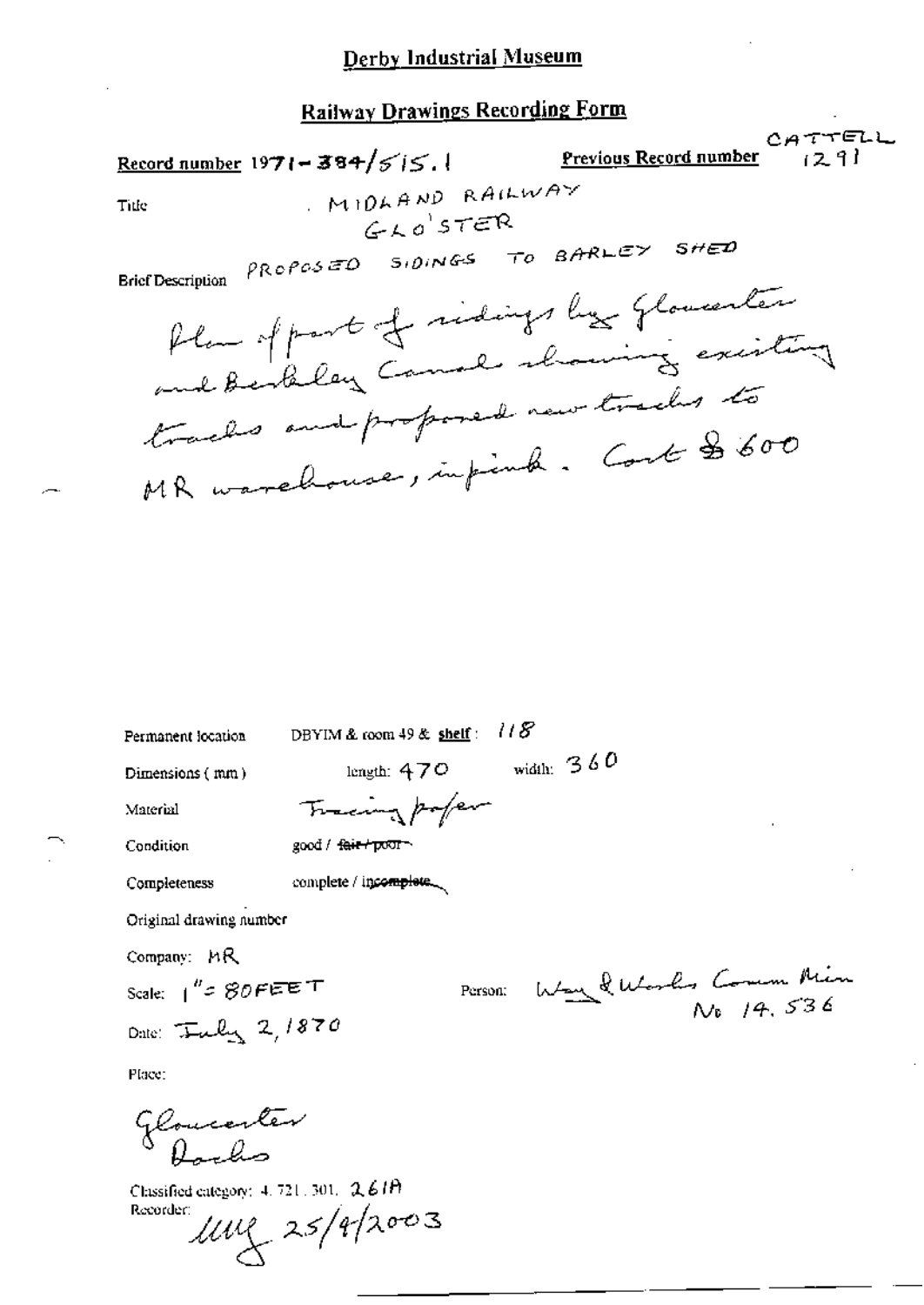Recnrd number 1971- 3\3+/ 575- 9- \% |1°I/ CAT-FELL. <sup>M</sup> |0;~n~ 0 K9 IL!/\/HY Tme WK." @— HQL 0FJ\l-v-(L \*/M4 . @L¢\\Z(l85;¢19V\_' BcfDw k,\_4L Pw7¢,.,\_¢»L,QwW1,~»,-~'f~3~'£~/ '°7:'i7;'L A\_ €v\_,a/L48/\_//:;1»1R4J1~/4@' 

Permanent location DBYIM & room 49 & shelf:  $1/8'$ 

Dimensions (mm) length:  $\frac{795}{}$  width: 420

Material Parfer on follows

"

Condition good / 4 $\pi$ r 1:  $\pi$  7:  $\pi$ 

Completeness complete / *incomplete* 

Original drawing number  $\rho$  H 31  $/$  11 6

Company:  $M R$ 

 $n_{\pm}$ Scale:  $I^{(l)} \in \int c H \hat{H} dM$  Person

Dam: July 1879

Place:

L53/L  $V = 1$  c  $V = 18$ <br>c  $S = 18$ <br>c  $V = 18$ @1.J».A/

Classified category:  $4.721 \cdot 301$ ,  $2.61R$ <br>Recorder:  $\sqrt{220}$   $2.5/4/2003$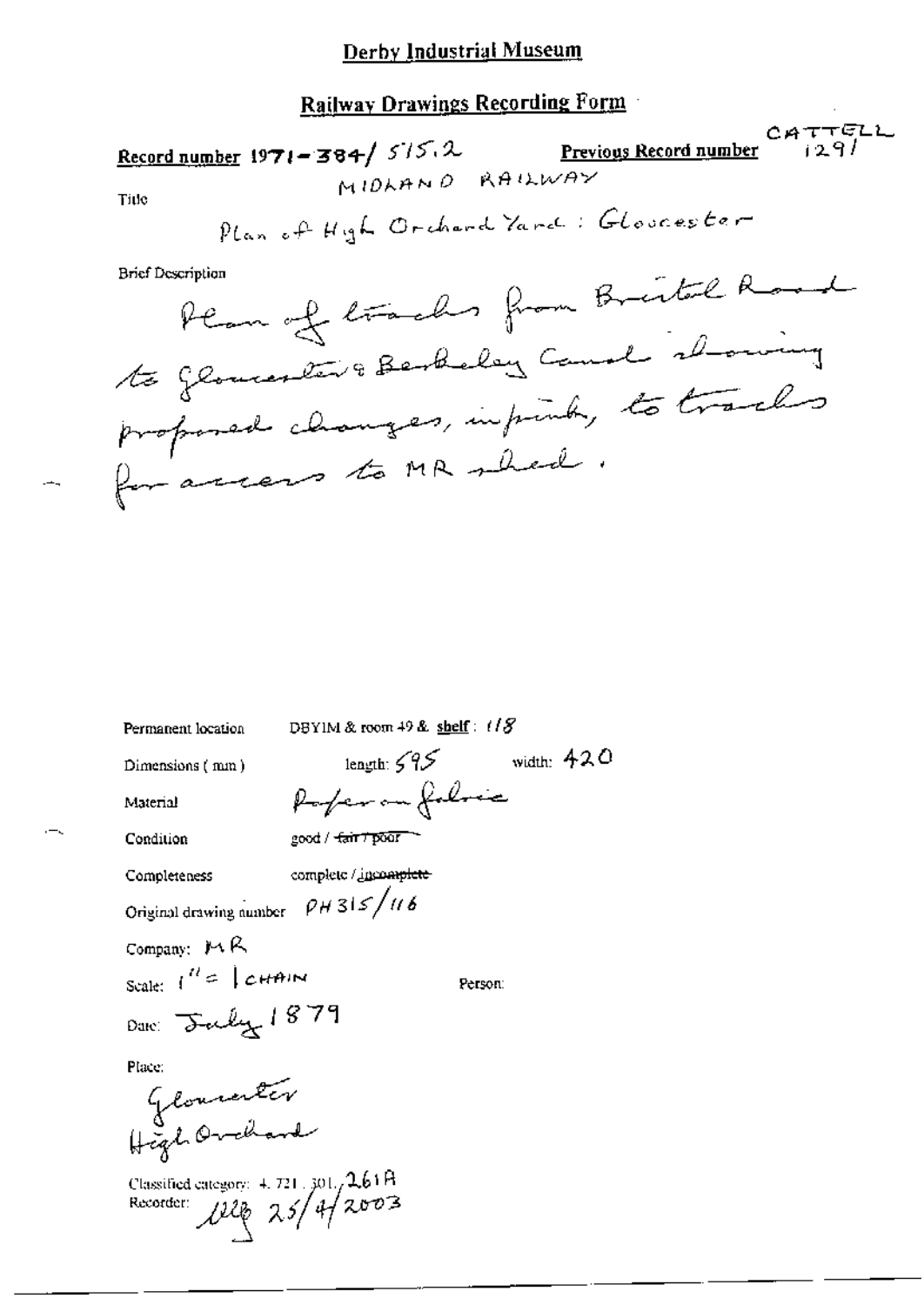### Railway Drawings Recording Form

|                          |                                                   |                 |                             | じゅててピレヒー |
|--------------------------|---------------------------------------------------|-----------------|-----------------------------|----------|
|                          | $Record number 1971 - 384/323$                    |                 | Previous Record number 1300 |          |
| Title:                   |                                                   | MIDLAND RAILWAY |                             |          |
|                          | Plan shewing nouth of Colvert. High Orchard Yard. |                 |                             |          |
|                          |                                                   | Glaccester      |                             |          |
| <b>Brief Description</b> |                                                   |                 |                             |          |
|                          |                                                   |                 |                             |          |
|                          | then of existing trades by the MR                 |                 |                             |          |
|                          | Goods Shed adjoint to glowerter and               |                 |                             |          |
|                          | Bertheley Canal: Alternations to track            |                 |                             |          |
|                          | in nod claim dat, mouth of culment drawn.         |                 |                             |          |
|                          | adgreent aut mill and Sleed shown,                |                 |                             |          |

وصيفت ينتهب

€.

Permanent location

DBYIM & room 49 & shelf: // 4

Dimensions (mm)

length:  $310$  width:  $590$ 

Material

Condition

Poplemon fatric good / fair / poor

Completeness

complete / incomplete

Original drawing number  $-3i \leq \sqrt{11} \leq$ 

Company: MR

Scale,  $1'' = 2.0$  Feem

Person:

Date:

Place:

Glancenter

Classified category: 4, 721, 301,  $261A$ Recorder:  $\frac{1}{4}$   $\frac{1}{4}$   $\frac{1}{4}$   $\frac{1}{4}$   $\frac{1}{4}$   $\frac{1}{4}$ 

 $\colon$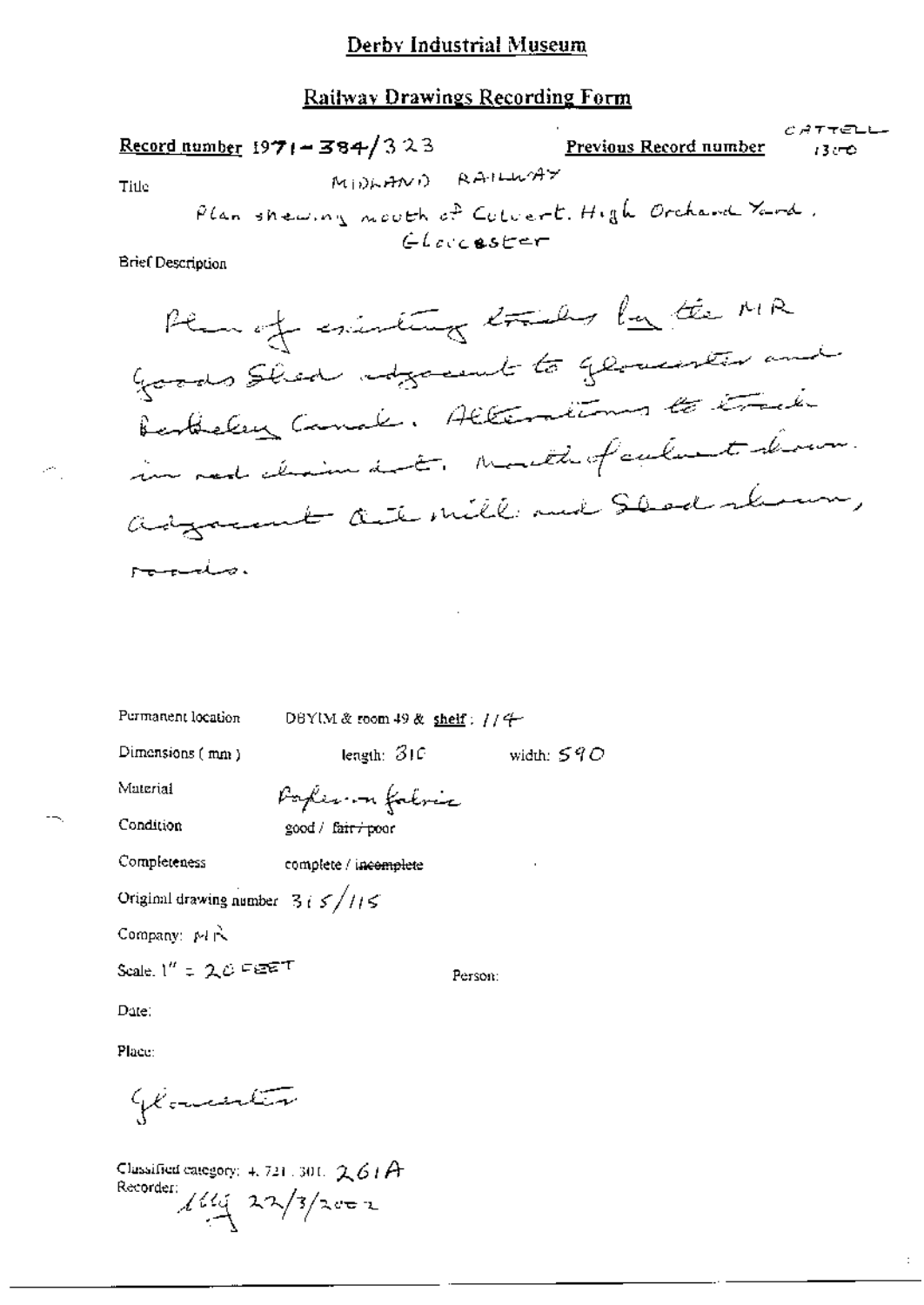Record number  $1971 - 384/106$ 

 $\begin{array}{c}\n\text{C}\n\\
\text{A}\n\\ \n\\ \text{Previous Record number}\n\end{array}$ 

Title

Gloster H.O. Brench 2

**Brief Description** 

Hem of tracks with adjacent boundaries,<br>buildings etc or arrow dimensions (offsets?) Calafornia Bowleys Painsweich written at top.

| Permanent location          | DBYIM & room $49$ & shelf: $110$     |  |
|-----------------------------|--------------------------------------|--|
| Dimensions $(mn)$           | width: $340$<br>length: $720$        |  |
| Material                    | Fredering paper ou paper on followic |  |
| Condition                   | good / fair <del>/poor</del>         |  |
| Completeness                | complete / incomplete                |  |
| Original drawing number     |                                      |  |
| Company:                    |                                      |  |
| Scale:                      | Person:                              |  |
| Date:                       |                                      |  |
| Place:                      | ł                                    |  |
| Gloucester<br>High-Orrehard |                                      |  |

Classified category: 4, 721, 301,  $2.614$ Recorder:  $1144 \frac{8}{11}2002$ 

J.

Ý,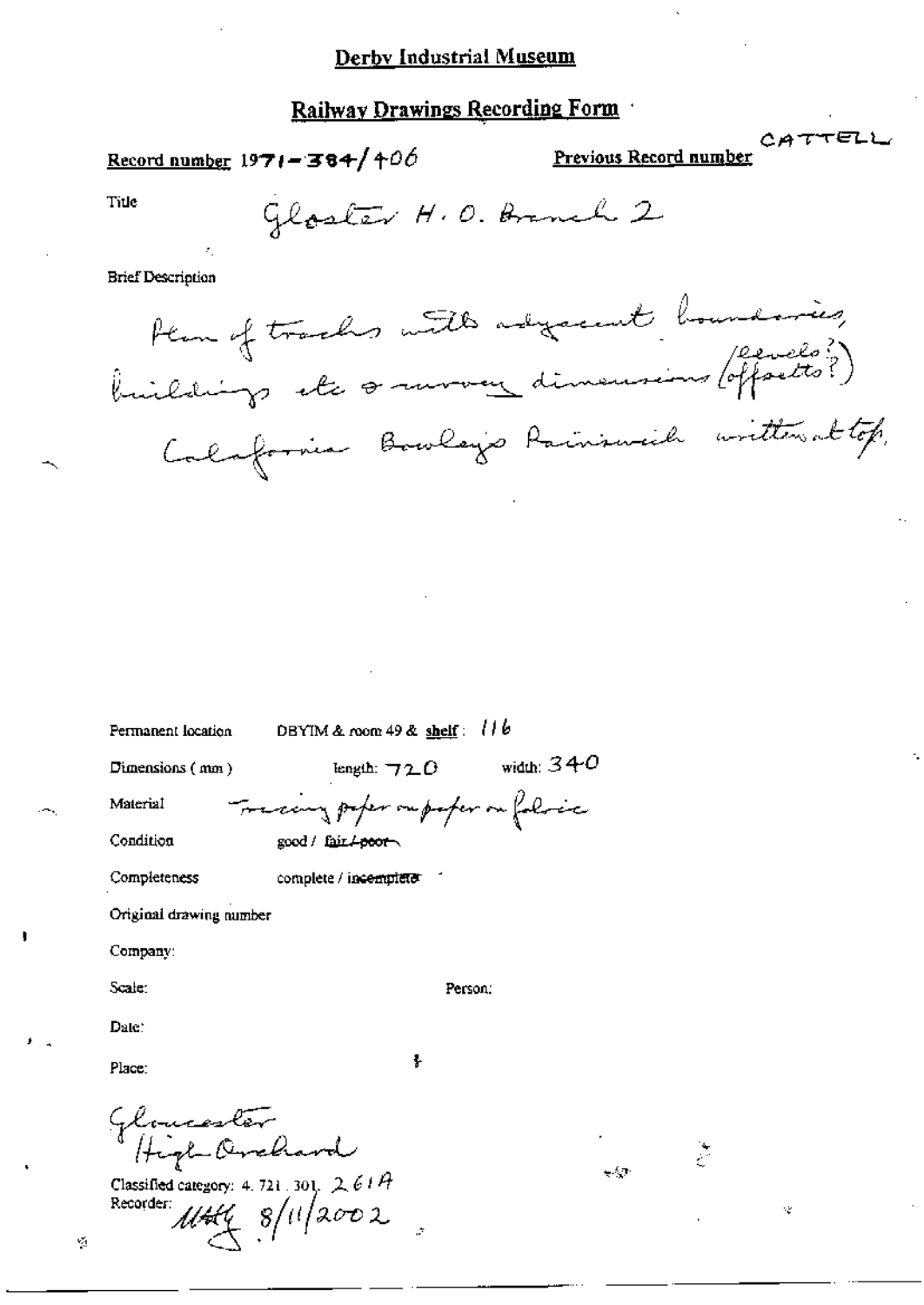ムゆすでほしし

1062

Record number 1971-384/239 Previous Record number  $M.R$ Title  $P<sub>AA</sub>$ BARTON STREET STATION Brief Description  $AT$ GLOUGESTER

DBYIM & room  $49$  & shelf:  $11$   $22-$ Permanent location length:  $1790$  width:  $875$ Dimensions (mm) Anferan folice Material Condition good / fair / poor-Completeness complete / incomplete-Original drawing number  $84/2313$ Company: MR Scale:  $1'' = 40$  Peter T Person: Date:

Place:

flourenter<br>Buston Derect

Classified category: 4, 721, 301,  $261A$ ,  $255C$ Recorder: Moty 19/10/2001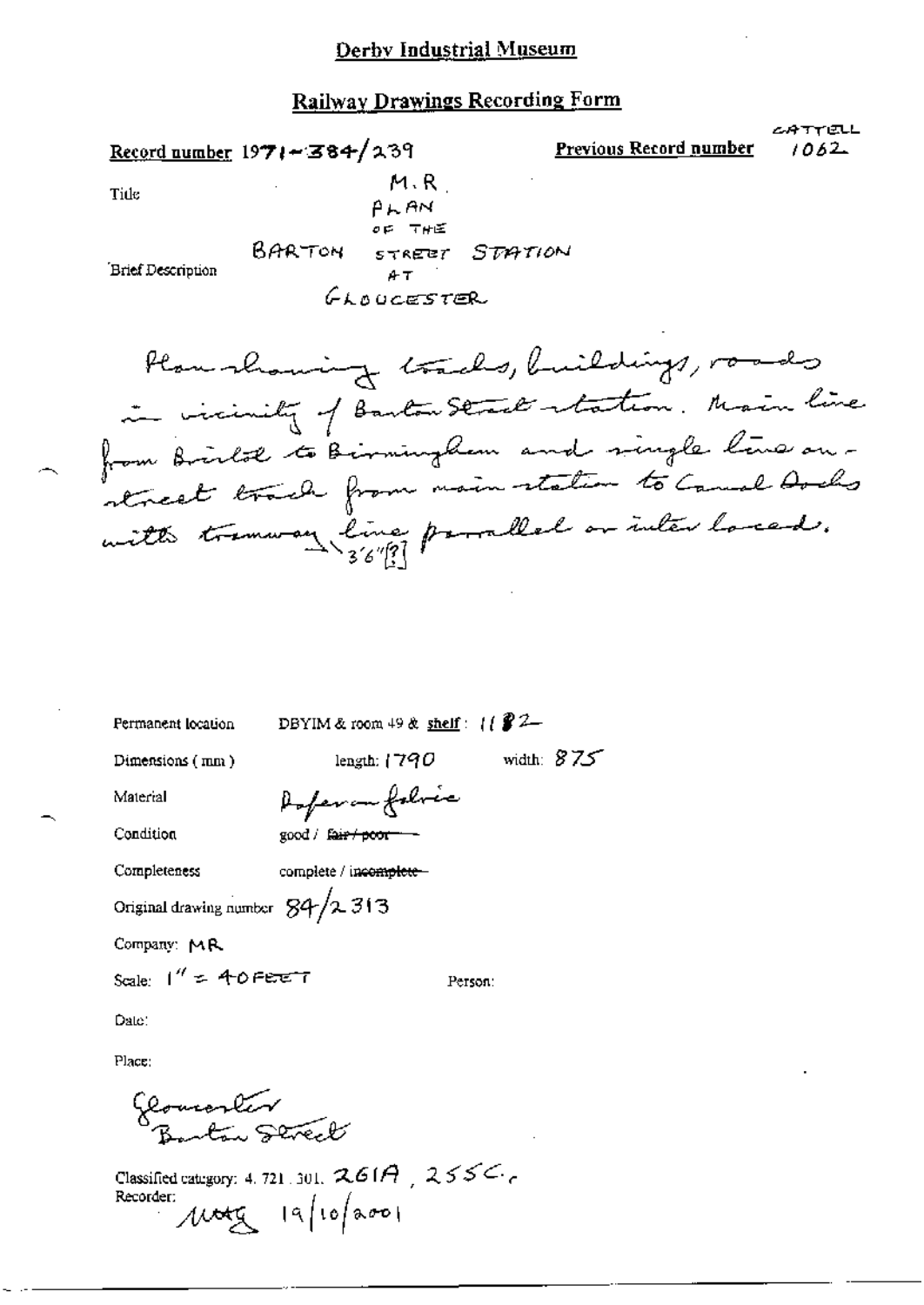#### Railway Drawings Recording Form

CATTELL Previous Record number Record number 1971-384/3014 ا ۵۹ ت  $P<sub>L</sub>P<sub>M</sub>$ Title GLOUCESTER STATION **Brief Description** flan showing layout of tracks, stations, watercourses and adjacement buildings. Avec covered :- Mainline Birmingham - Bristol with ligens black Jan - Tranning Fan, and Mill Stream Jan & Tranning Jan. Joint into Gloves, les Station MR & GWR. New line and Mixed gauge shown, Spurform Transmy For DBYIM & room  $49$  & shelf:  $113$ Permanent location width:  $935$ length:  $1310$ Dimensions (mm) finfer in followic Material Condition  $\gcd/\ \mathsf{f}\!\mathsf{inf}\!\!\neq\!\!\mathsf{port}=\mathsf{f}$ Completeness complete / <del>incom</del>plete\*\* Original drawing number  $83/2306$ Company: Scale:  $\int_0^U = 2 \cos \theta \cos \theta$ Person: ES Date April 5, 1856 Place: glancenter

Classified category: 4, 721, 301, 237, 255  $\subset$ , 261A, 27 Recorder  $\mu_{\mathcal{L}_1}$  15/2/2002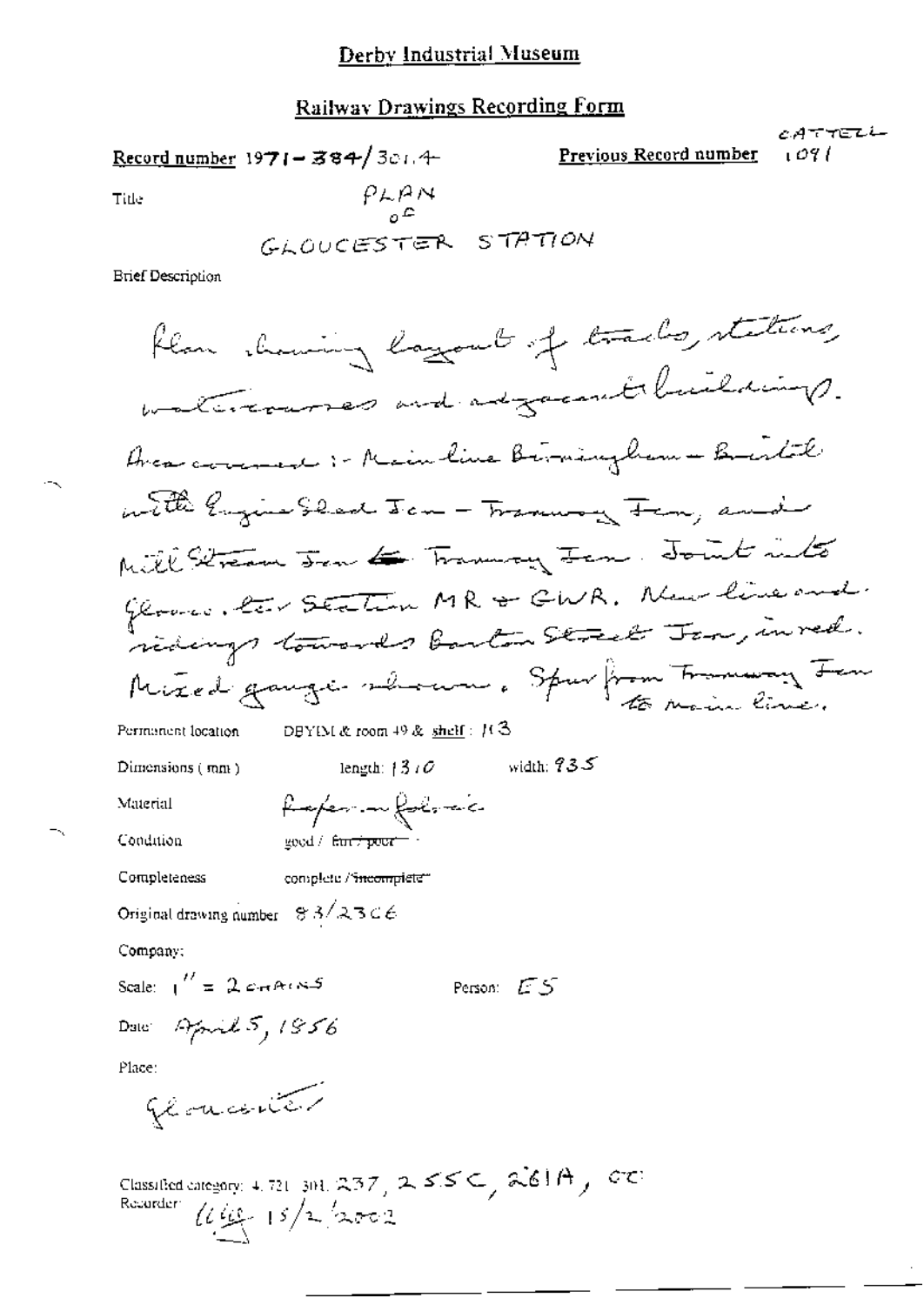$$
\underline{\text{Record number}} 1971 - 384/301.3
$$

Previous Record number

CATTELL 1094

Title

**Brief Description** 

Plan of Glancenter station area and towards Bimingham, and southfrom station to docks. Various elever tinted avers of land/routes. Showt professionalités outlined for GWR Tom and curve from attac

|                            | Permanent location DBYIM & room 49 & shelf $(11.3)$ |                                  |
|----------------------------|-----------------------------------------------------|----------------------------------|
| Dimensions $(mn)$          |                                                     | length: $4 + 35$ width: $64 + C$ |
| Material                   |                                                     | Tracanghtermpton in faire        |
| Condition                  | geed that from                                      |                                  |
| Completeness               | complete / incomplete                               |                                  |
| Original drawing number    |                                                     |                                  |
| Company: 15 R.             |                                                     |                                  |
| Scale: $1^{4}$ = 200 FEE 7 |                                                     | Person:                          |
| Date.                      |                                                     |                                  |
| Place.                     |                                                     |                                  |

Glamanter

Classified category: 4, 721, 301, 237, 255C, 261A<br>Recorder:  $\mathcal{U}\mathcal{U}^2$   $\mathcal{S}/2$  /2602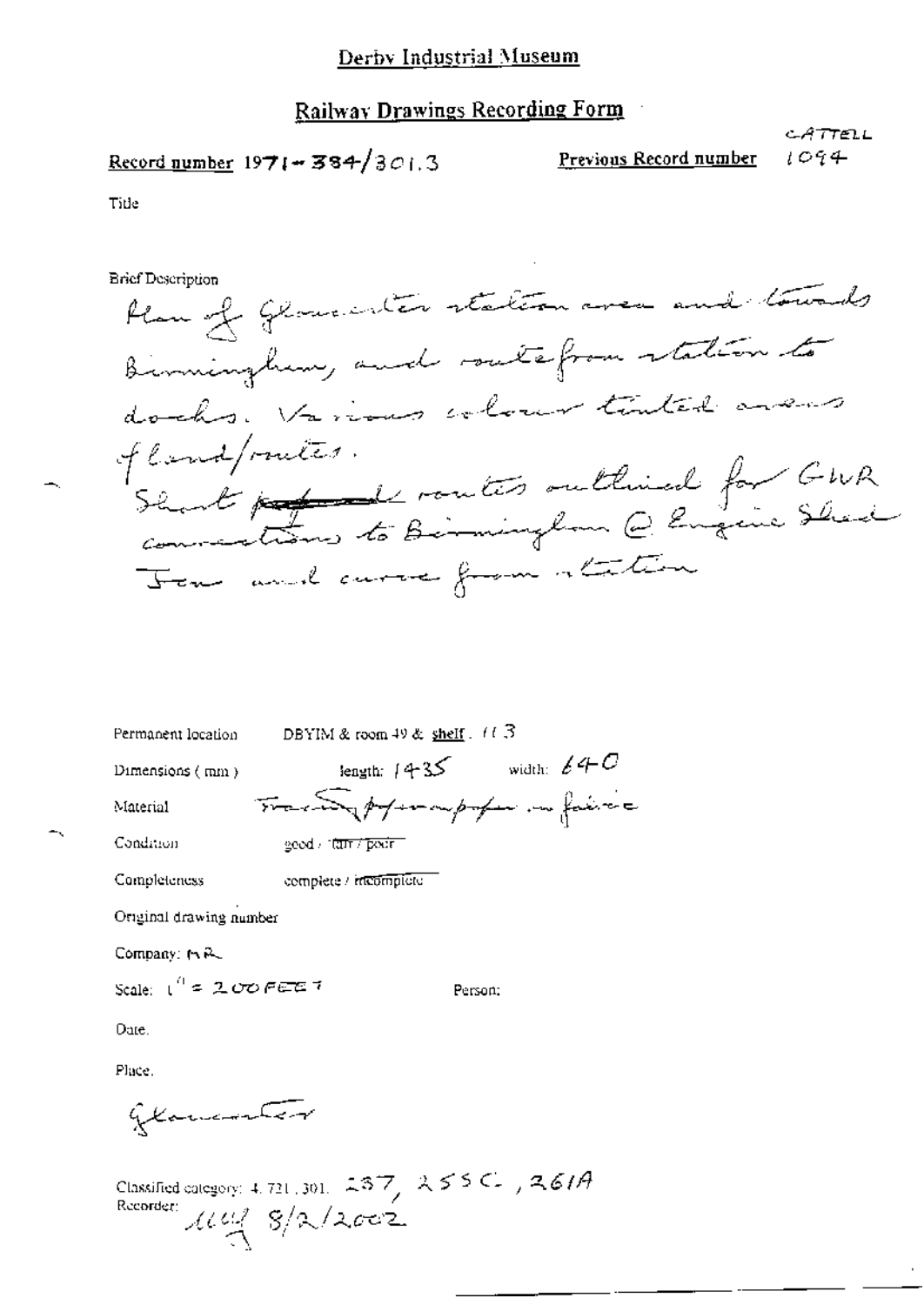| Record number 1971 - 384/301.2                   | Previous Record number | $CAT$ TELL<br>1037 |
|--------------------------------------------------|------------------------|--------------------|
| Midland Radiosay<br>Title                        |                        |                    |
| Bristol and Birmingham Radway                    |                        |                    |
| Brief Description PLAN OF EXTENSION TO THE DOCKS |                        |                    |
|                                                  |                        |                    |
| Similar plan as 1971-384/3011 like about         |                        |                    |
| proposed voute for new line to docks from        |                        |                    |
| gunstem to east of station. Also gunstin         |                        |                    |
| for Stanchouse line at ButonStreet.              |                        |                    |
|                                                  |                        |                    |

| Permanent location                   | DBYIM & room $49$ & shelf: $(1.5$           |                        |
|--------------------------------------|---------------------------------------------|------------------------|
| Dimensions $(mm)$                    | length: $\{2,2, C\}$                        | width: $\mathcal{SLO}$ |
| Material                             | Tracing paper on fals is                    |                        |
| Condition                            | <del>कुछते</del> / विir / <del>poor -</del> |                        |
| Completeness                         | completed incomplete Resolution             |                        |
| Original drawing number $A$ 1 $92$   |                                             |                        |
| Company:                             |                                             |                        |
| Scale: $\int_0^t = 2c\pi A \sqrt{s}$ | Person:                                     |                        |
| Date:                                |                                             |                        |

Place.

florecoler

Classified category 4.721.301.  $2\frac{337}{256}$ , 261A<br>Recorder:  $\pi$  /1/2002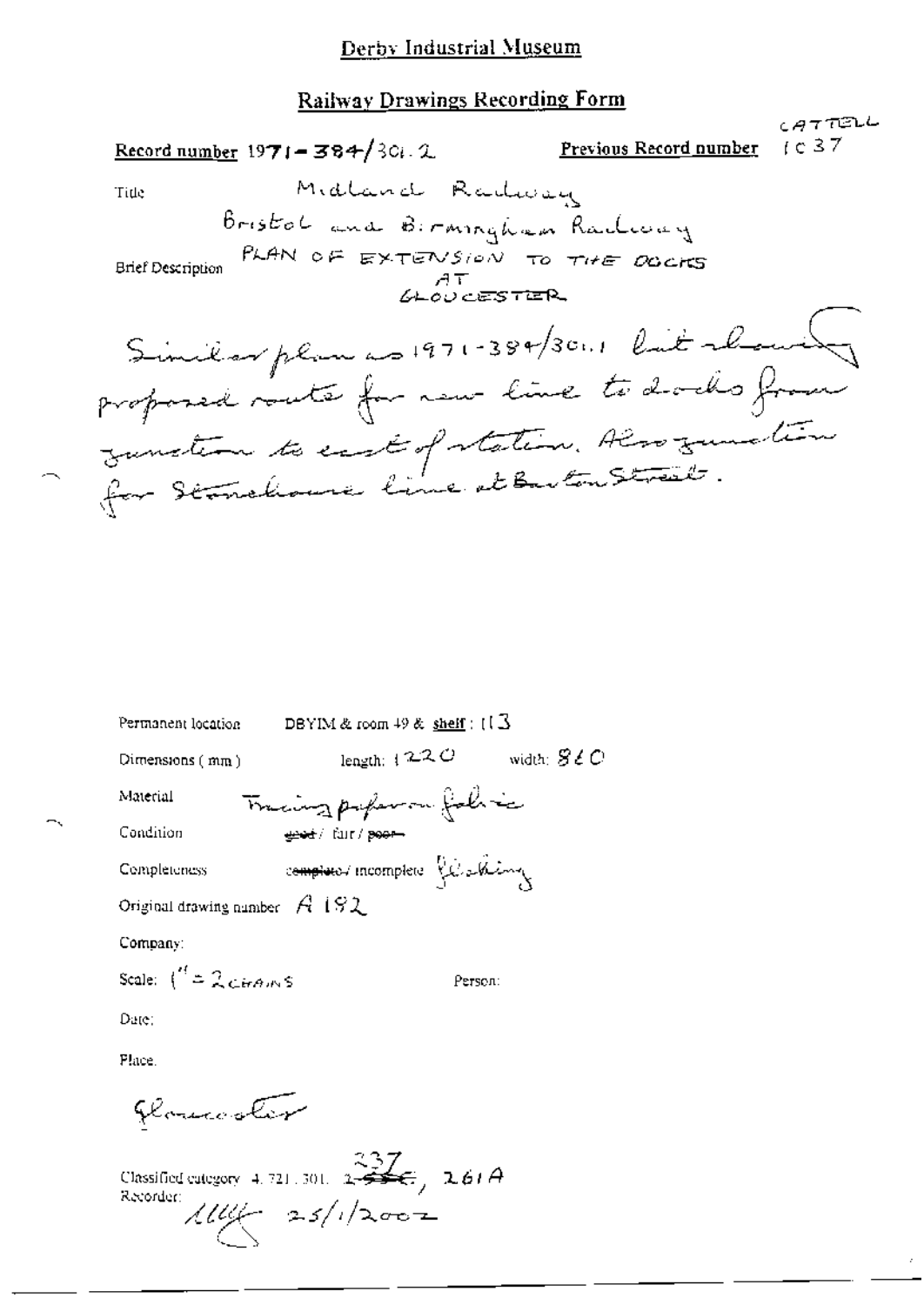#### **Railway Drawings Recording Form**

Record number 1971-384/301.1

CATTELL

 $1035$ 

Previous Record number

BRISTOL AND BIRMINGHAM RAILWAY Title GLOUCESTER EXTENSION **Brief Description** Plan of existing tracks unto Gloventer Station with transvery route o goods line to dock area. Docho, redige, houses, roads rhouse. Apposed mate for new commercing came from transvary to South gate Street in red. Hombridge Sticalterine.<br>"Benton Stomary.<br>" "houghout Stomary.<br>South Humber & St Queens. Hamlet of Littleworth. Permanent location DBYIM & room 49 & shelf: 113 length:  $1230$  width:  $900$  (lunder edges) Dimensions (mm) Tracer poper on folice Material Condition each' fair / poor Completeness complete / jucomplete Original drawing number  $PH + 8 + 2315$ Company: Scale:  $\int_{0}^{t} = 2c_{H4}a_{IN5}$ Person: Date:  $184 +$ Place: Gloventer

Classified category: 4.721.301.  $237$  261A Recorder: 11Hg 25/1/2002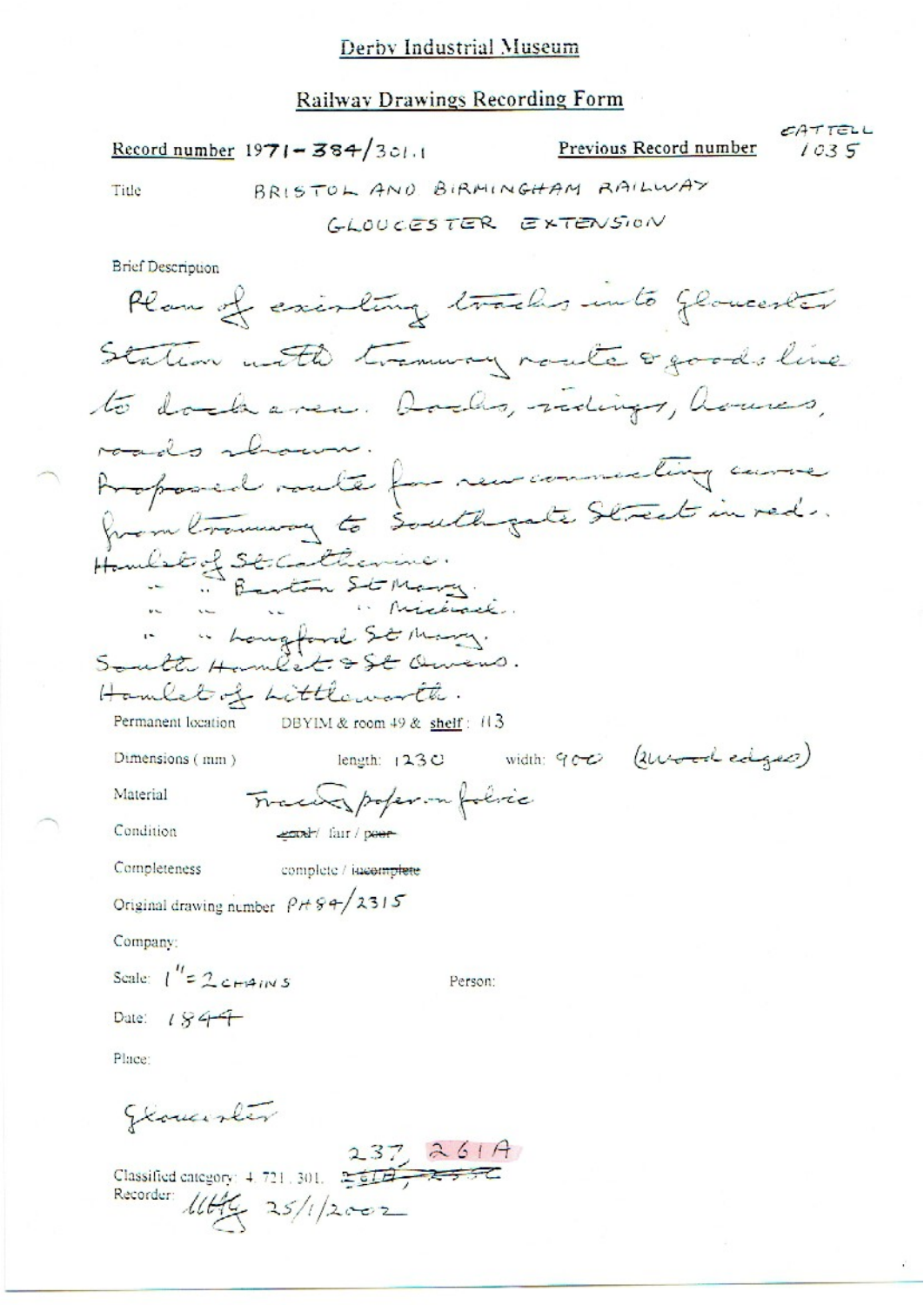## **Railway Drawings Recording Form**

#### Record number 1997-5/1102.

Previous Record number MRP132/1199

Title

**Brief Description** 

Plan of dock area showing cause, niver, looks, huildings, roads and milways outside city boundaries. Lanthony Albey adjoint in South Hanlet Some limilatings and North Hamlet.

DBYIM & room 49 & shelf :  $/4$ -O Permanent location

Dimensions (mm)

length:  $1045$  width:  $575$ 

Person:

Tractor poperan folice

Material

Condition

complete / incomplete Completeness

good / fair+poor-1

Original drawing number  $12.2.2$ 

Company: 14P

Scale:  $1'' + 1$  chain

Date:

Place:

GlouceKir Body

Classified category:  $4, 721, 301, -2, 64A$ 

Recorder: 1111 14/4/2000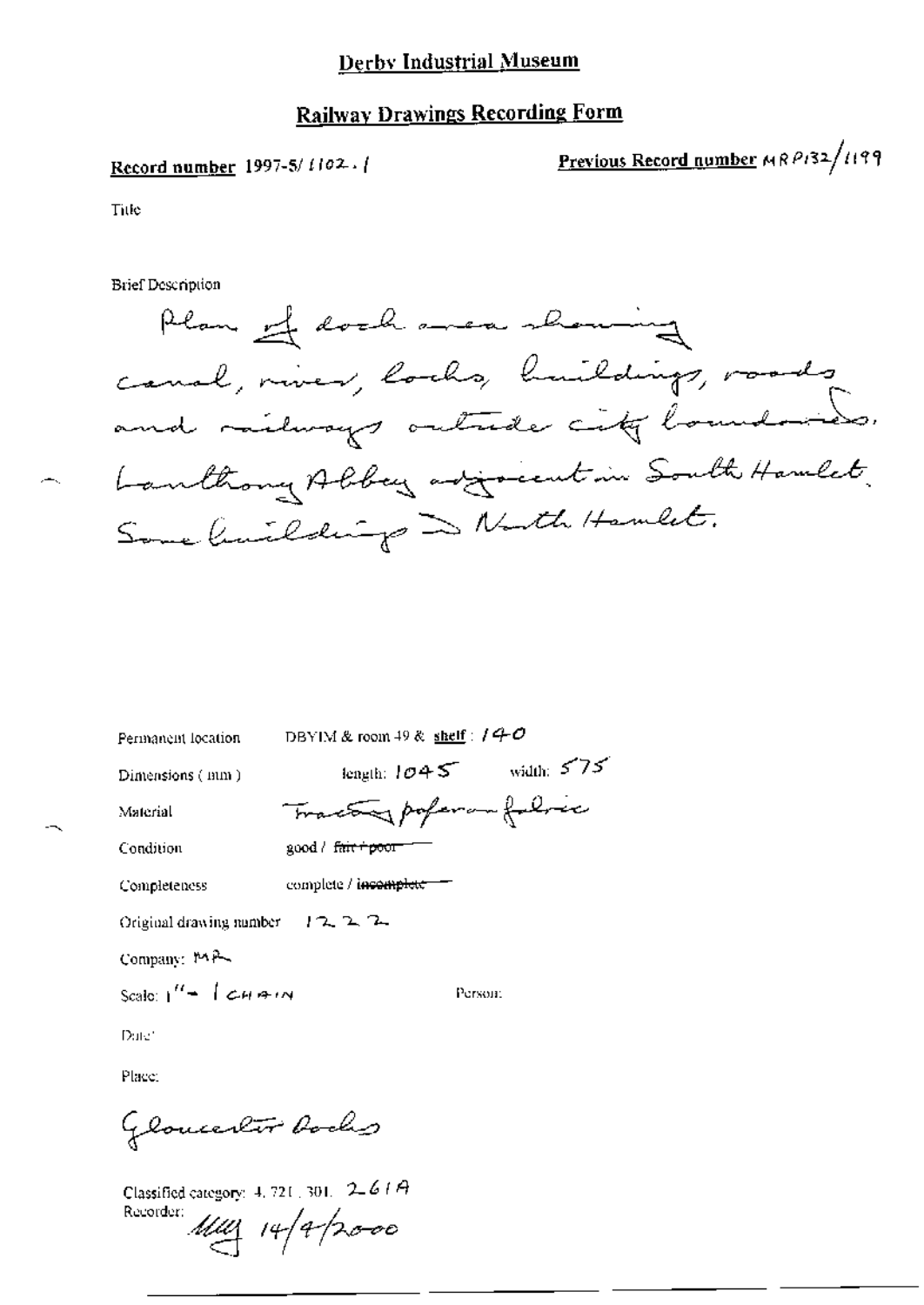## **Railway Drawings Recording Form**

## Record number 1997-5/1102.2

Previous Record number MRP132/1199

Title

**Brief Description** 

Plan of dock avea showing cause, basins, buildings, rands, buildings, richways in Haulet of Littlemorth, Parish of St. Orien, Saulte Hamlet,

Permanent location

DBYIM & room 49 & shelf:  $14-0$ 

Dimensions (mm)

length:  $635$  width:  $540$ 

Person:

Material Condition Tracted poper on folice good / fair / poor

complete / incomplete Completeness

 $1223$ Original drawing number

Company 24 R

Scale:  $1'' = 1$  c-H-AM

Date:

Place:

Glouanter Bocho

Classified category:  $4.721$ , 301,  $2.61$ A Recorder:

ung 14/4/2000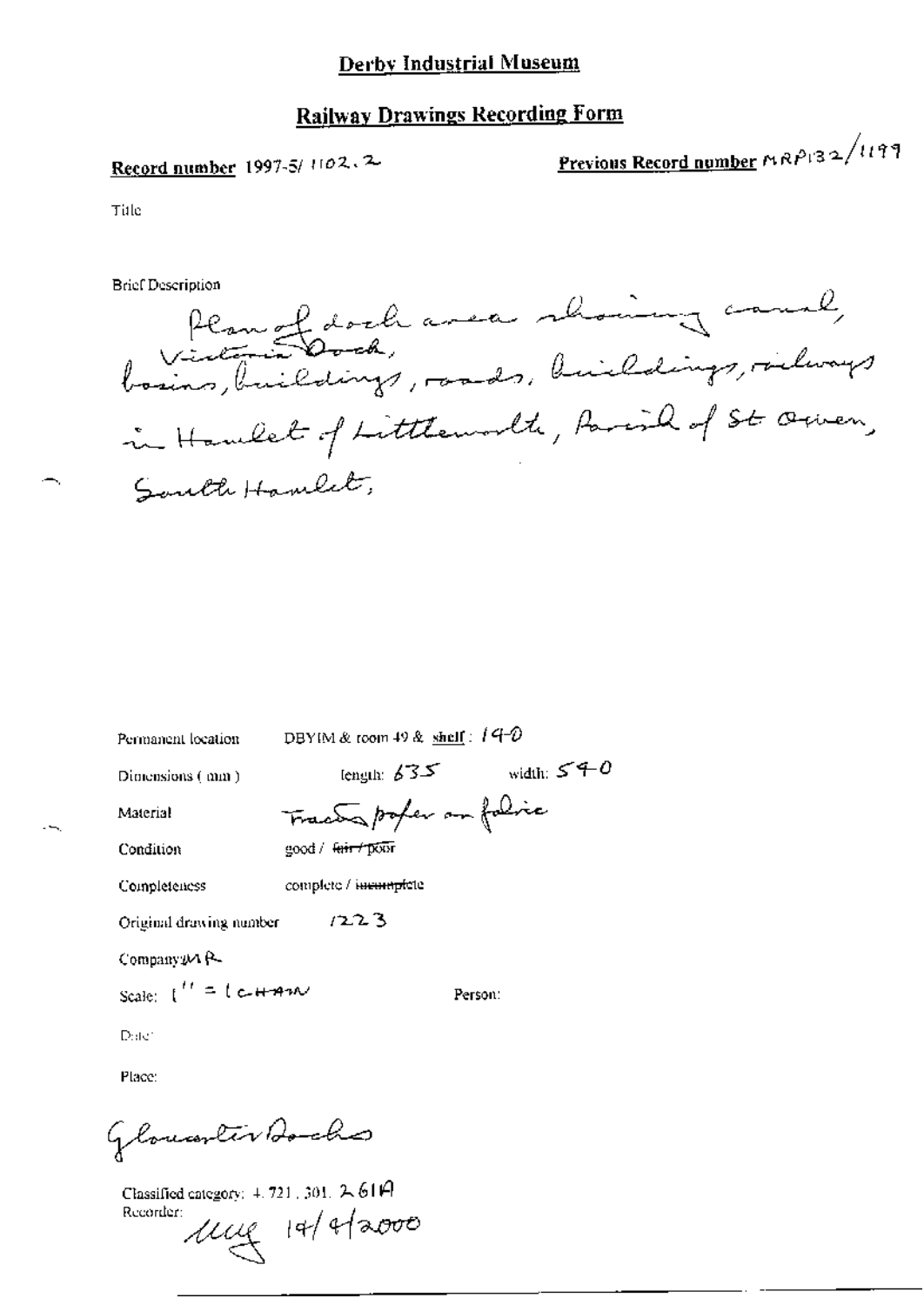# Railway Drawings Recording Form

# Record number  $1997-5/1102.3$

Previous Record number MRP132/1199

Title

haven about bosing Brief Description Plan of doc in South Hamillo. building, roads, railway  $\tilde{\gamma}^{(0)}$ 

Permanent location DBYIM & room 49 & shelf  $\pm$  40

Dimensions (wm)  $\qquad \qquad$  length:  $\leq 90 \qquad$  width:  $\leq 20$ Material Transing proper on folice

Condition  $\cos \theta / \tan \theta$  poor

Completeness complete / incomplete-

Original drawing number 1 2 2 4-

Company:  $M \sim$ 

Scale:  $I^{\prime\prime} = 1$  and  $A^{\prime\prime}$  are not person:

Du:

Plum:<br>Glomoorler Dorho

Cl{|S£|l7£L\c.1l4:g0r\ <sup>4</sup> <sup>121</sup> am LAM Rccerdcr /4% Mfk Kkmro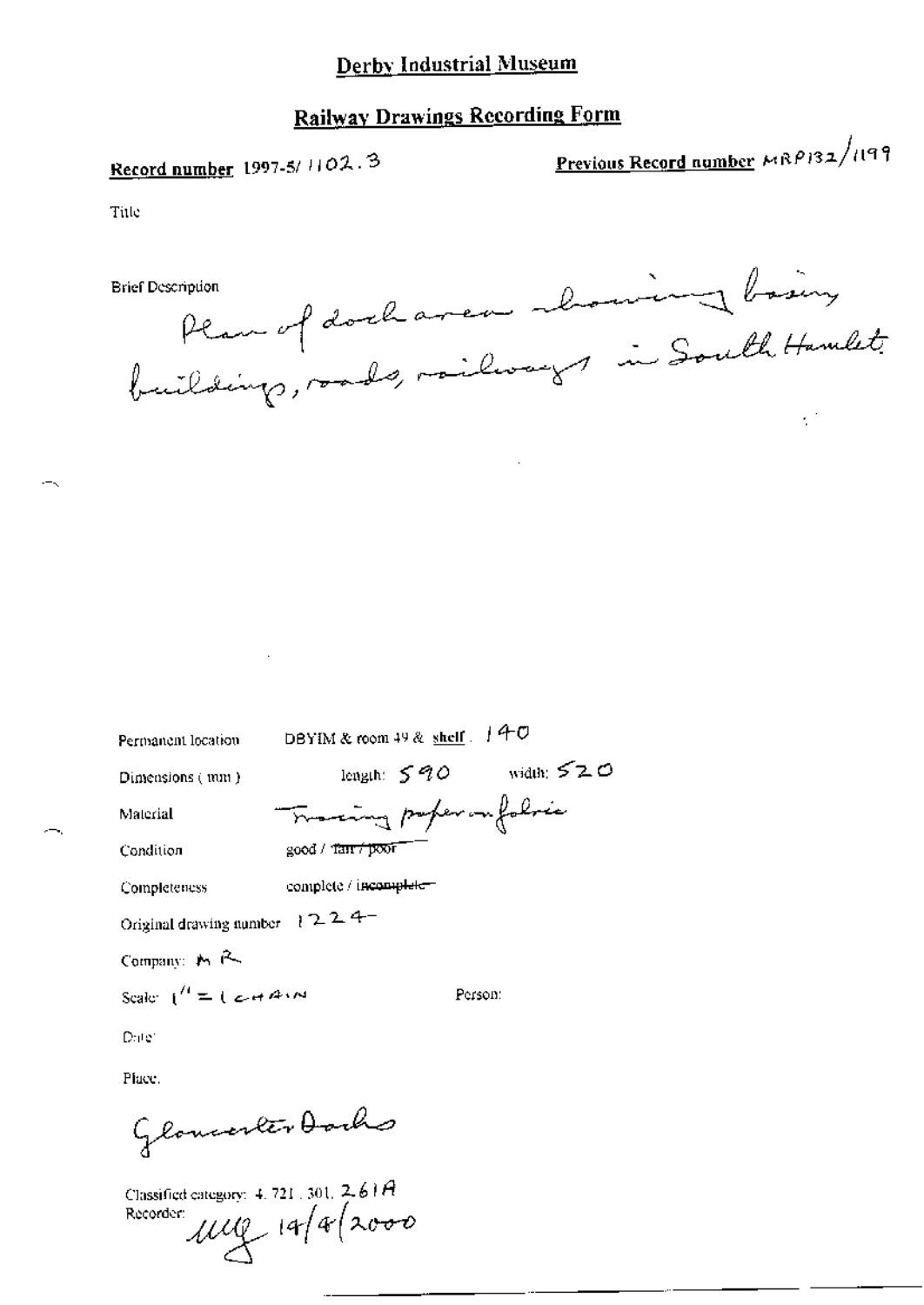Record number 1997-5/1102.4-

Previous Record number  $MRP/3$  2/1199

ζŤ

Title

**Brief Description** 

Plan of tracks, roads, buildings. Location unspecified.

Permanent location

DBYIM & room 49 & shelf:  $140$ 

Dimensions (mm)

length,  $110$  width:  $340$ France poper impoper in falsice

Condition

Completeness

Material

÷.

complete / incomplete

good / fair r poor

Original drawing number  $-3.4 \times$ 

Company:

Scale:

Person:

Date Place:

Glouienter Bocho

Classified category: 4, 721, 301,  $261A$ Recorder: 114 14/4/2000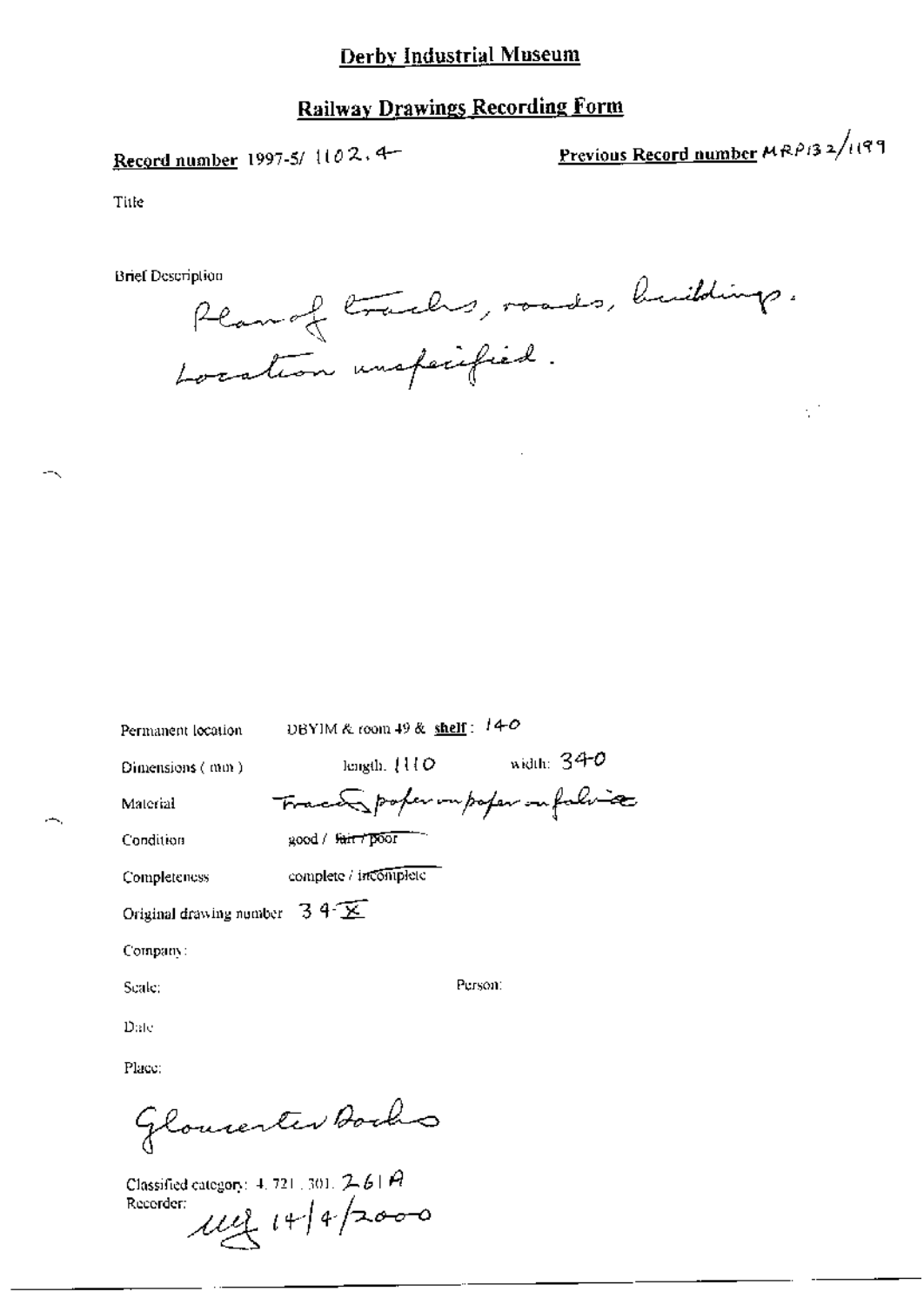## **Railway Drawings Recording Form**

# Record number 1997-5/ ti 02.5

Previous Record number 19RP132/1199

Title

**Brief Description** 

Plan of part of dark area with shetches oftward etc. Plan of large countyand builder asyment.

Permanent location DBYIM & room 49 & shelf :  $14-0$ 

Dimensions (mm)

Material Condition Trace profer in profer on follow good / fairy prior complete / incomplete

Completeness

Original drawing number  $(17-7)$ 

Company:

Scale:

Person:

length:  $100$  width:  $365$ 

Date

Place

Glowearter Aochy

Classified category: 4, 721, 301,  $2-61A$ Recorder: 112 14/4/2000